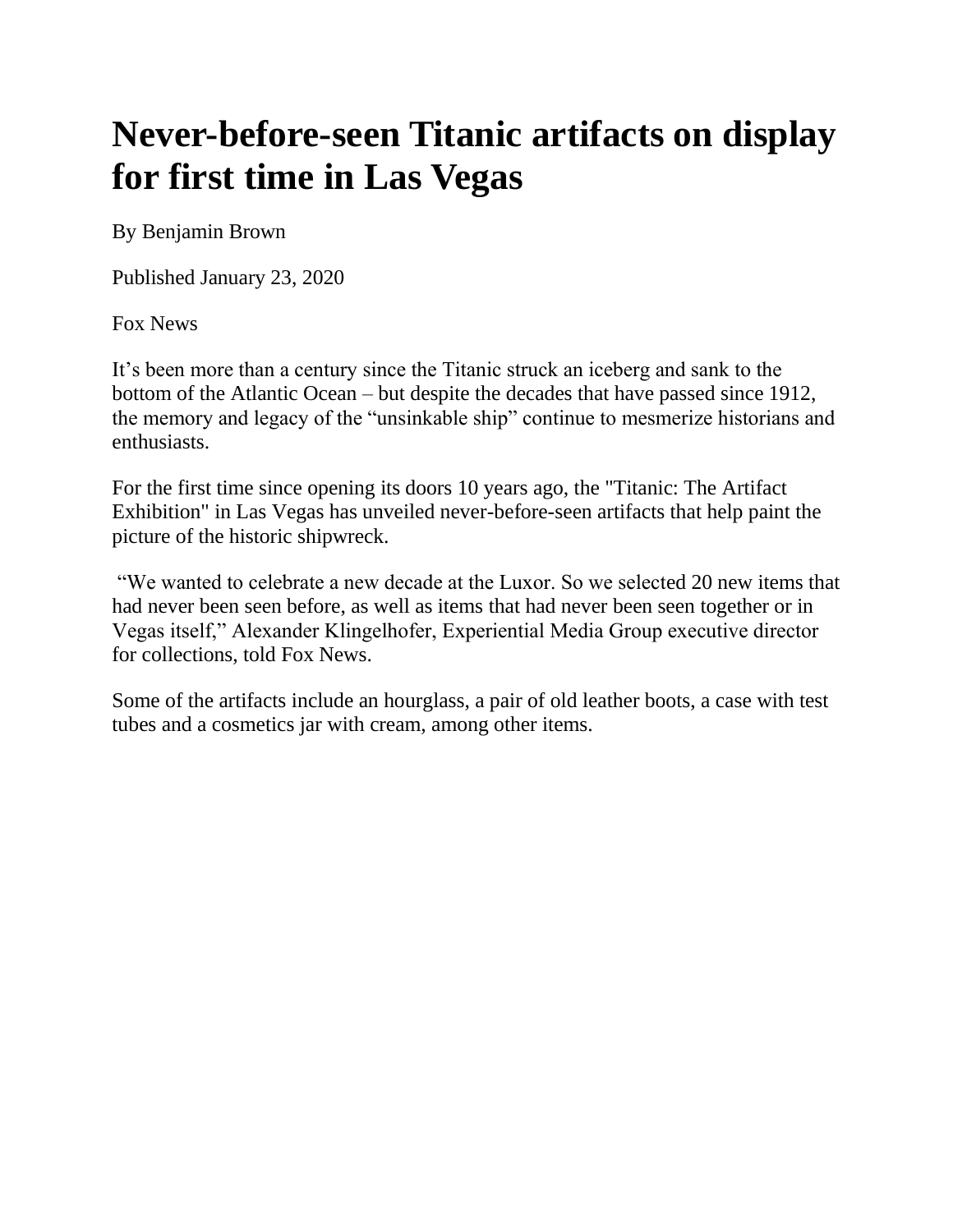

Alexander Klingelhofer, Experiential Media Group executive director for collections examining artifacts. (Experiential Media Group)

"The last time we recovered artifacts was in 2004," Klingelhofer told Fox News. "When we recover artifacts, we're the stewards forever. So that means we have to treat them initially and each type of material takes a long time to treat -- we select those things that we think would be compelling to the current audience. But, we never stop conserving things. We never stop researching them."

The luxury British steamship was carrying 2,223 passengers when it set sail on its maiden voyage from Southampton, England – making stops in France and Ireland before heading for New York.

On April 15, 1912, the Titanic struck an iceberg off the coast of Newfoundland, and 1,517 people died and 706 others were rescued, according to the U.S. Senate Report on the incident.

"A key element of the Titanic and why it resonates so much with people is because of the idea that this was the unsinkable ship. This was a technological wonder that was going to change the way that humans dealt with the environment," Deirdre Clemente, University of Nevada, Las Vegas public history professor told Fox News. "But as we learned from that and of course, we're learning in many other different kinds of ways about technology today is that it can create as many problems as we think it solves and humans are still vulnerable to the elements as much now as we were then."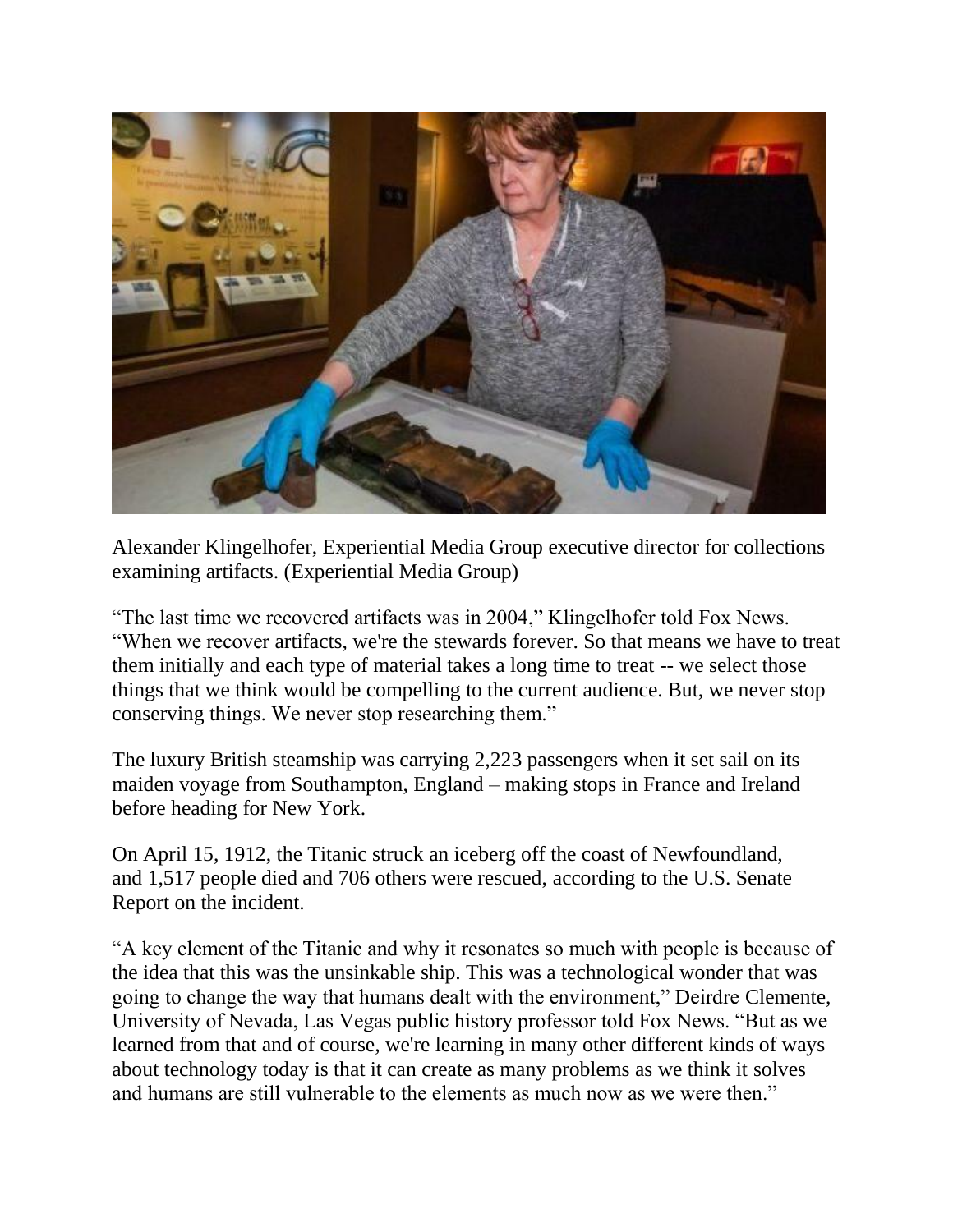

Newly released artifacts on display at the Titanic: The Artifact Exhibition (Experiential Media Group)

The exhibition inside the Luxor is the largest Titanic museum in the country and takes visitors on an emotional journey – connecting people to the ship and its passengers through the artifacts that helped identify those on the ill-fated voyage.

"It's an empathetic experience because you are going through their lives," Klingelhofer said. "It teaches you about people, about social norms, many different things you can learn along the way."

While the ship continues to rest at the bottom of the Atlantic Ocean, Mother Nature continues to take its course – closing the window for researchers to explore and gather more data from the wreckage.

"There is a steady decrease of the viability of the ship itself and therefore of the artifacts themselves as well -- the artifacts are strewn in the debris field," Klingelhofer explained. "But yes, the rusticles are working hard to return the steel back to nature. I mean it's manmade, it wants to go back to being iron ore."